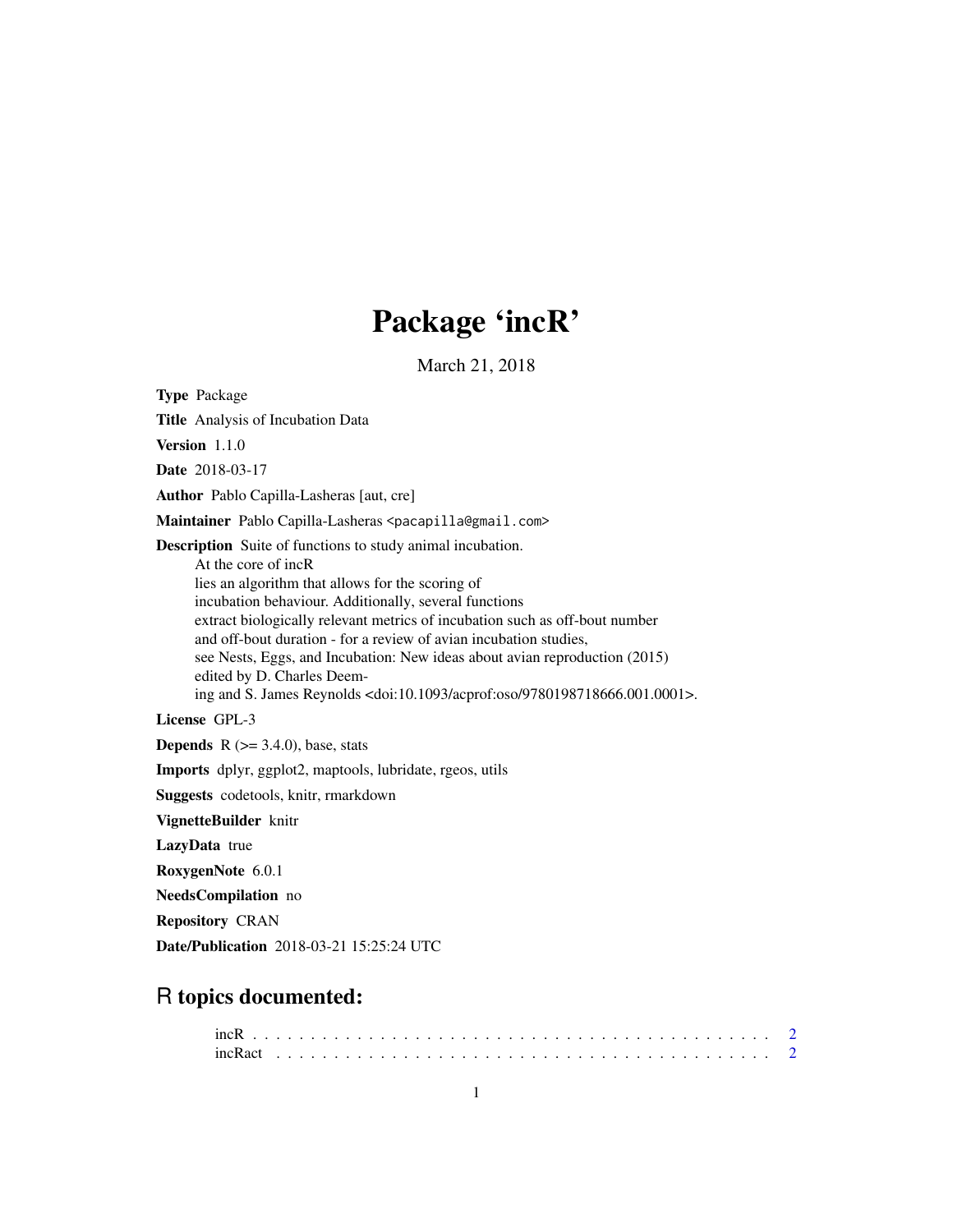#### <span id="page-1-0"></span> $2 \t\t i nCR$

|  |  |  |  |  |  |  |  |  |  |  |  |  |  |  | 15 |
|--|--|--|--|--|--|--|--|--|--|--|--|--|--|--|----|
|  |  |  |  |  |  |  |  |  |  |  |  |  |  |  |    |
|  |  |  |  |  |  |  |  |  |  |  |  |  |  |  |    |
|  |  |  |  |  |  |  |  |  |  |  |  |  |  |  |    |
|  |  |  |  |  |  |  |  |  |  |  |  |  |  |  |    |
|  |  |  |  |  |  |  |  |  |  |  |  |  |  |  |    |
|  |  |  |  |  |  |  |  |  |  |  |  |  |  |  |    |
|  |  |  |  |  |  |  |  |  |  |  |  |  |  |  |    |
|  |  |  |  |  |  |  |  |  |  |  |  |  |  |  |    |
|  |  |  |  |  |  |  |  |  |  |  |  |  |  |  |    |
|  |  |  |  |  |  |  |  |  |  |  |  |  |  |  |    |
|  |  |  |  |  |  |  |  |  |  |  |  |  |  |  |    |

incR *incR: Analysis of animal incubation*

#### Description

This packages is formed by a suite of R functions that help the user to get useful biological information from raw time-series data of incubation temperatures. It is thought to be of interest for the study of uni-parental or intermittent incubating species.

#### Suggested workflow

Check the package vignettes to find a suggested workflow and calibrate the main function in incR.

#### incR functions

The current version of incR contains the following functions and three example data sets: [incRprep](#page-7-1), [incRenv](#page-4-1), [incRscan](#page-8-1), [incRact](#page-1-1), [incRatt](#page-2-1) [incRbouts](#page-3-1) and [incRt](#page-10-1), along with three example data sets.

<span id="page-1-1"></span>incRact *Calculation of daily first incubation off-bout and last incubation onbout*

#### Description

Using a vector of incubation scores, *incRact* calculates onset of activity (first off-bout in the morning), and end of daily activity (last on-bout in the evening) per day. A column for dates, named "date" is needed in the data argument.

#### Usage

incRact(data, time\_column, vector.incubation)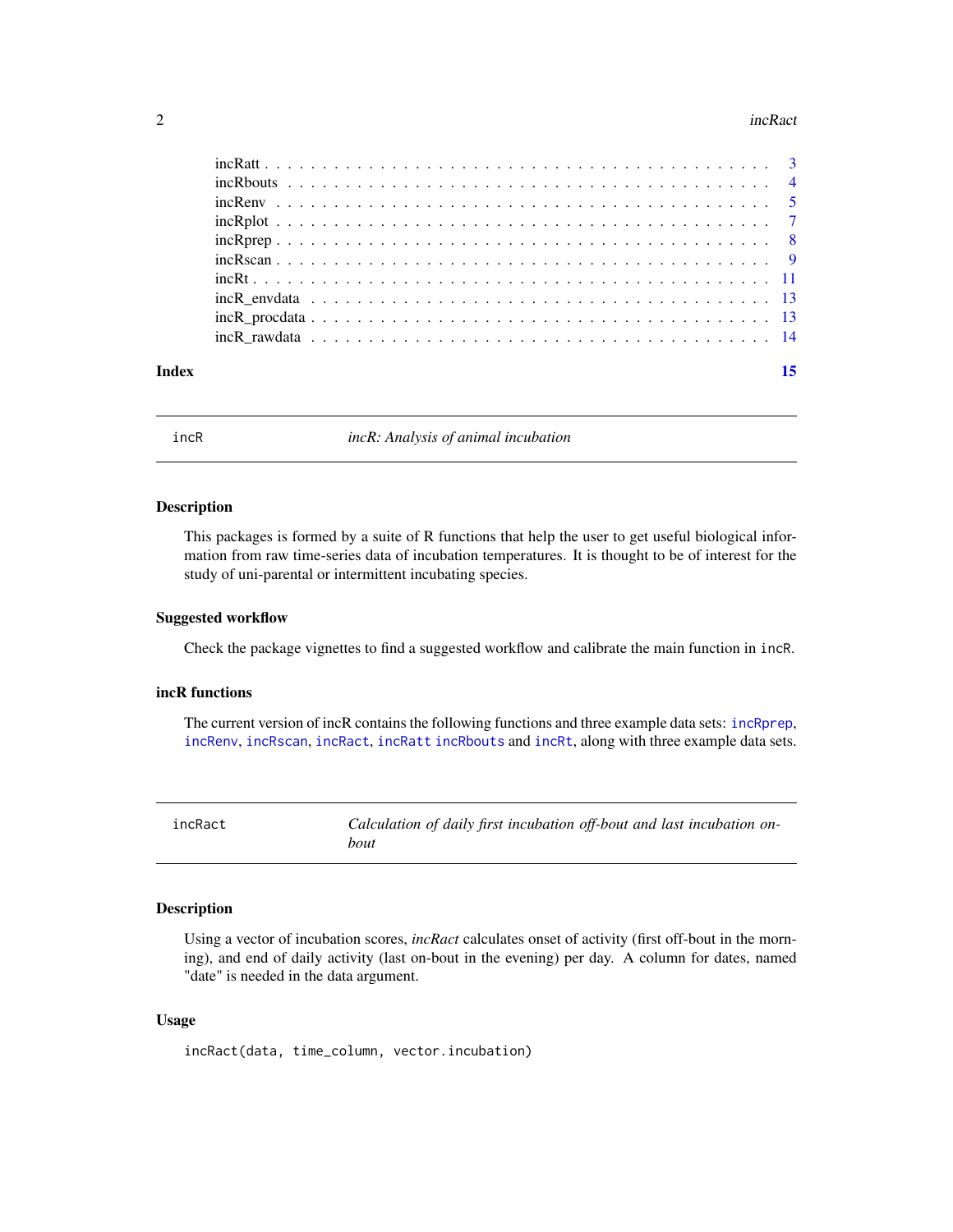#### <span id="page-2-0"></span>incRatt 3

#### Arguments

| data              | data frame containing a numeric vector of 1's and 0's (incubation scores), where     |
|-------------------|--------------------------------------------------------------------------------------|
|                   | "1" means "incubating individual inside nest" and "0" means "incubating indi-        |
|                   | vidual outside the nests". This vector, under the name of incR_score is pro-         |
|                   | vided by incRscan in the first object <i>(incRscan_data)</i> of the returned list. A |
|                   | column named "date" is needed to refer to daily calculations.                        |
| time_column       | (character class) name of the column containing times.                               |
| vector.incubation |                                                                                      |
|                   | (character class) name of the vector containing incubation scores. incRscan          |
|                   | produces this vector named "incR_score".                                             |

#### Value

a data frame containing fist off-bout and last on-bout per day in *data*.

#### Author(s)

Pablo Capilla-Lasheras

#### See Also

[incRprep](#page-7-1) [incRscan](#page-8-1)

#### Examples

```
#' # loading example data
data(incR_procdata)
incRact (data=incR_procdata,
             time_column="time",
              vector.incubation="incR_score")
```
<span id="page-2-1"></span>incRatt *Calculation of the percentage of daily time spent in nest*

#### Description

This function calculates percentage of day time spent inside nest based on the "inc.vector" variable produced by [incRscan](#page-8-1) (or any other method). Current version do not discriminate day and night times.

#### Usage

incRatt(data, vector.incubation)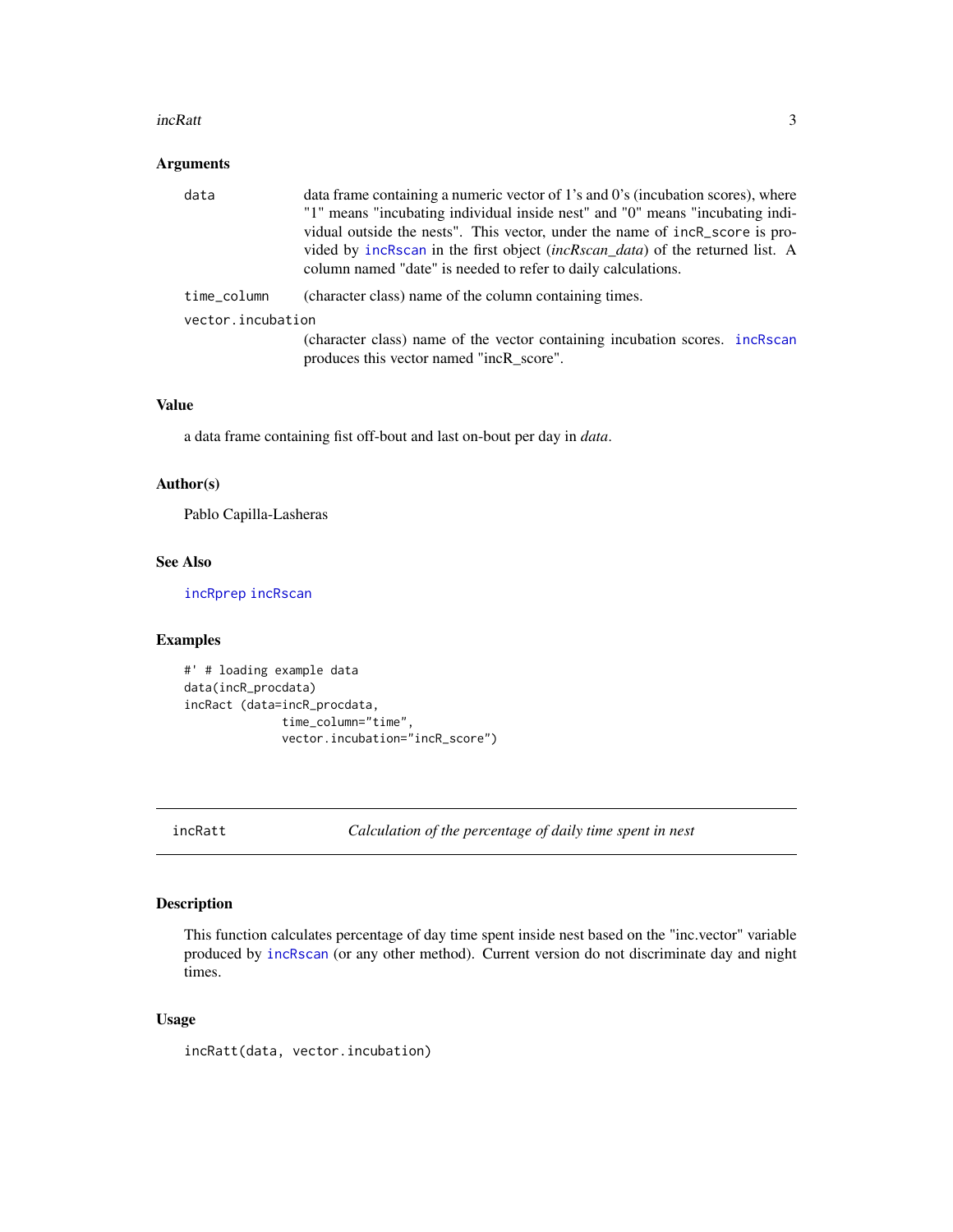#### <span id="page-3-0"></span>Arguments

| data              | data frame containing a time-series vector of 1's and 0's, where "1" means "in-    |
|-------------------|------------------------------------------------------------------------------------|
|                   | cubating individual inside nest" and "0" means "incubating individual outside      |
|                   | nest". This vector, under the name of "inc.vector" is provided by incressed in     |
|                   | the first object of the returned list. A column named "date" is needed to refer to |
|                   | daily calculations.                                                                |
| vector.incubation |                                                                                    |

name of the column (vector class) storing the information about the presence/absence of the incubating individual in the nest.

#### Value

Daily percentage of time in nest, returned in a data frame with one day per raw.

#### See Also

[incRprep](#page-7-1) [incRscan](#page-8-1) [incRact](#page-1-1)

#### Examples

```
#' # loading example data
data(incR_procdata)
incRatt (data=incR_procdata,
               vector.incubation="incR_score")
```
<span id="page-3-1"></span>incRbouts *Calculation of the number of daily on- and off-bouts*

#### Description

Calculation of number and duration of incubation on- and off-bouts.

#### Usage

```
incRbouts(data, vector.incubation, dec_time, temp, sampling.rate)
```
#### Arguments

| data              | data frame containing a time-series vector of 1's and 0's, where "1" means "in-<br>cubating individual inside nest" and "0" means "incubating individual outside<br>nest". This vector, under the name of "inc.vector", is provided by incRscan in<br>the first object of the returned list. A column named "date" is needed to refer to |
|-------------------|------------------------------------------------------------------------------------------------------------------------------------------------------------------------------------------------------------------------------------------------------------------------------------------------------------------------------------------|
|                   | daily calculations.                                                                                                                                                                                                                                                                                                                      |
| vector.incubation |                                                                                                                                                                                                                                                                                                                                          |
|                   | name of the column (vector class) storing the information about the presence/absence<br>of the incubating individual in the nest.                                                                                                                                                                                                        |
| dec time          | (character class) name of the column with decimal time.                                                                                                                                                                                                                                                                                  |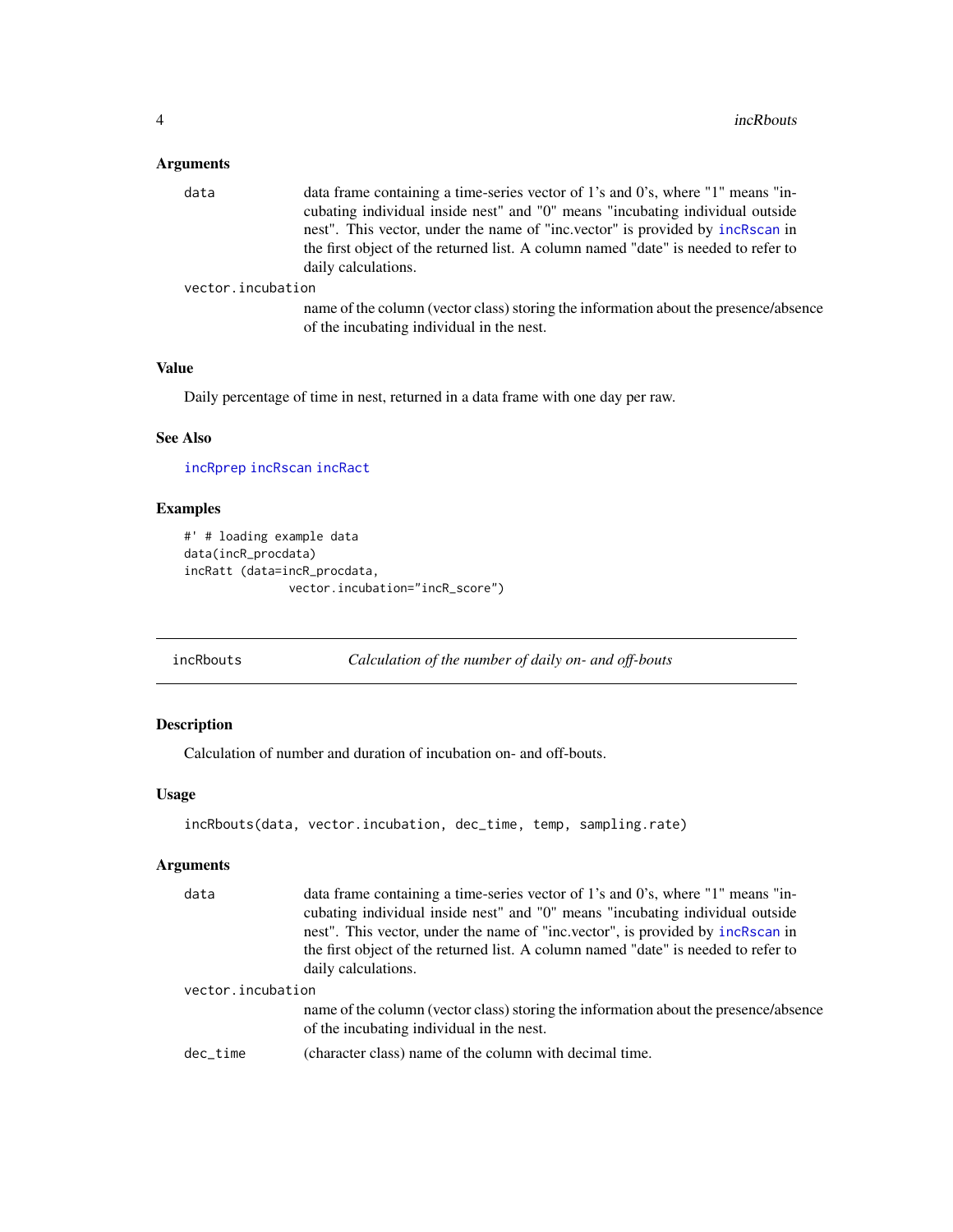#### <span id="page-4-0"></span>incRenv 5

|                                                                   | temp | (character class) name of the column with incubation temperatures.                                                                                                                 |
|-------------------------------------------------------------------|------|------------------------------------------------------------------------------------------------------------------------------------------------------------------------------------|
| of the returned object will depend on the units of this argument. |      | sampling, rate time difference between two consecutive recording points. Effectively, the rate<br>at which data points were recorded (e.g. 1 data point per 50sec). The time units |

#### Value

This function returns a list with two objects. The first object, named total\_bouts, is a list of individual on- and off-bouts, giving information about their start time, duration, start nest temperature and final nest temperature. The second object, day\_bouts, provides a summary of on- and off-bouts per day of observation. This second table shows number and mean duration of on- and off-bout per day. Mean times are shown in those time units you specify the argument *sampling.rate*.

#### Author(s)

Pablo Capilla-Lasheras

#### See Also

[incRprep](#page-7-1) [incRscan](#page-8-1) [incRact](#page-1-1) [incRatt](#page-2-1)

#### Examples

```
#' # loading example data
data(incR_procdata)
incRbouts (data=incR_procdata,
           vector.incubation="incR_score",
           dec_time="dec_time",
           temp="temperature",
           sampling.rate=240) # sampling rate in seconds.
```
<span id="page-4-1"></span>

incRenv *Matching environmental and nest temperatures*

#### **Description**

This function takes a data frame with recordings of environmental temperature and another with nest temperatures and merges both per unit of time. The user can do this work manually, however, [incRenv](#page-4-1) is thought to automate data preparation (in combination with [incRprep](#page-7-1)) to use [incRscan](#page-8-1) after.

#### Usage

```
incRenv(data.nest, data.env, env.temperature.name, env.date.name,
  env.date.format, env.timezone)
```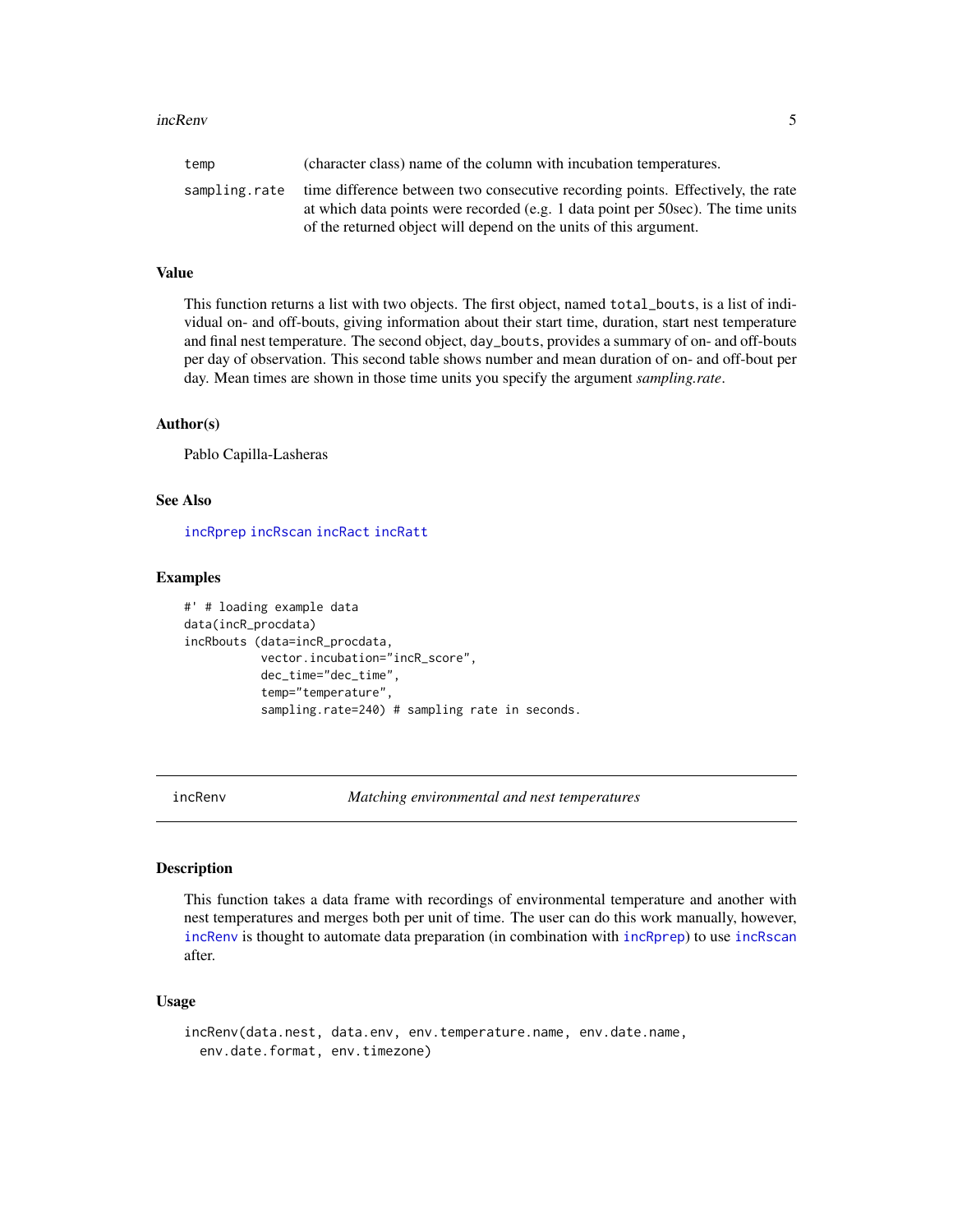#### Arguments

| data.nest            | data frame containing nest temperature recordings. It must have two compulsory<br>columns 'date' and 'hour' displaying dates and the hour of each observation.<br>These two columns are provided if the user uses incRprep before. |
|----------------------|------------------------------------------------------------------------------------------------------------------------------------------------------------------------------------------------------------------------------------|
| data.env             | data frame containing environmental temperatures to be merged with nest tem-<br>perature records. Please, provide date and time of each observation in one<br>unique column as requested for incRprep.                             |
| env.temperature.name |                                                                                                                                                                                                                                    |
|                      | name of the column containing temperature recordings in the <i>data.env</i> data<br>frame.                                                                                                                                         |
| env.date.name        | name of the column containing date and time in the <i>data.env</i> data frame.                                                                                                                                                     |
| env.date.format      |                                                                                                                                                                                                                                    |
|                      | format of <i>env.date.name.</i> Similar to incRprep.                                                                                                                                                                               |
| env.timezone         | time zone of the environmental recordings. Similar to incRprep.                                                                                                                                                                    |
|                      |                                                                                                                                                                                                                                    |

#### Details

This function is thought to be used after [incRprep](#page-7-1) as it uses some of the additional variables created by [incRprep](#page-7-1).

#### Value

The original *data.nest* with an additional column for hour-averaged environmental temperature. This new variable is thought to serve as *env\_temp* in [incRscan](#page-8-1).

#### Author(s)

Pablo Capilla-Lasheras

#### See Also

[incRprep](#page-7-1) [incRscan](#page-8-1)

#### Examples

```
data(incR_envdata) # environmental data
head (incR_envdata)
```
data(incR\_rawdata) # loading nest data head (incR\_rawdata)

```
# the first step in to format the raw data using incRprep
new.data <- incRprep (data=incR_rawdata,
                     date.name= "DATE",
                      date.format= "%d/%m/%Y %H:%M",
                      timezone="GMT",
                      temperature.name="temperature")
```
# then use incRenv to merge environmental data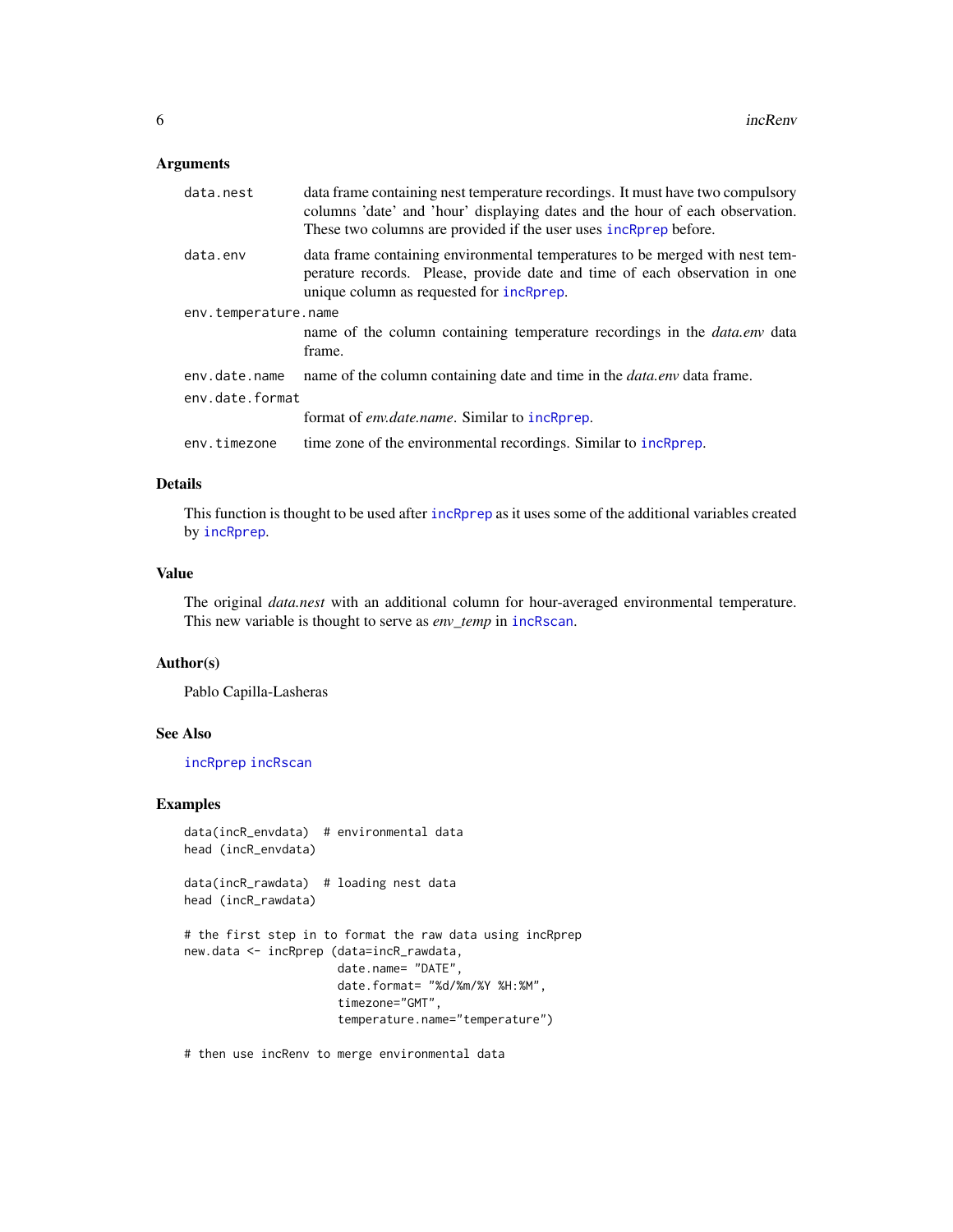#### <span id="page-6-0"></span>incRplot 2008 and 2008 and 2008 and 2008 and 2008 and 2008 and 2008 and 2008 and 2008 and 2008 and 2008 and 20

```
new.data2 <- incRenv (data.nest = new.data,
                      data.env = incR_envdata,
                      env.temperature.name = "env_temperature",
                      env.date.name = "DATE",
                      env.date.format = "%d/%m/%Y %H:%M",
                      env.timezone = "GMT")
head (new.data2, 3)
```
<span id="page-6-1"></span>incRplot *Quick visualisation of incubation temperatures, on-bouts and off-bouts*

#### Description

After [incRscan](#page-8-1) has been used, [incRplot](#page-6-1) provides a quick visualisation of the incubation temperature trace with coloured on- and off-bouts. Environmental temperatures can also be added to the plot

#### Usage

```
incRplot(data, time.var, day.var, inc.temperature.var,
 env.temperature.var = NULL, vector.incubation)
```
#### Arguments

| data                | data table with incubation temperature data                                                                                                                                               |
|---------------------|-------------------------------------------------------------------------------------------------------------------------------------------------------------------------------------------|
| time.var            | Character string. Name of the variable with time of the day for temperature<br>data. Please, have time in decimal hours. If incRprep has been previously used,<br>"dec time" can be used. |
| day.var             | Character string. Name of the variable with date for temperature observation.<br>No specific format is needed. If incRprep has been previously used, "date" can<br>be used.               |
| inc.temperature.var |                                                                                                                                                                                           |
|                     | Character string. Name of the variable with incubation temperatures.                                                                                                                      |
| env.temperature.var |                                                                                                                                                                                           |
|                     | Character string. Name of the variable with environmental temperatures. If no<br>value is provided, a plot with no environmental temperatures is produced.                                |
| vector.incubation   |                                                                                                                                                                                           |
|                     | name of the binary variable storing information about the presence/absence of<br>the incubating individual in the nest. If increase has been used, "incR_score"<br>can be used.           |

#### Value

Plot of incubation temperature, on-bouts and off-bouts with (optional) environmental temperatures. The plot is generated using [ggplot2](#page-0-0).The user can customised the appearance of the plot using tools within [ggplot2](#page-0-0)(see example)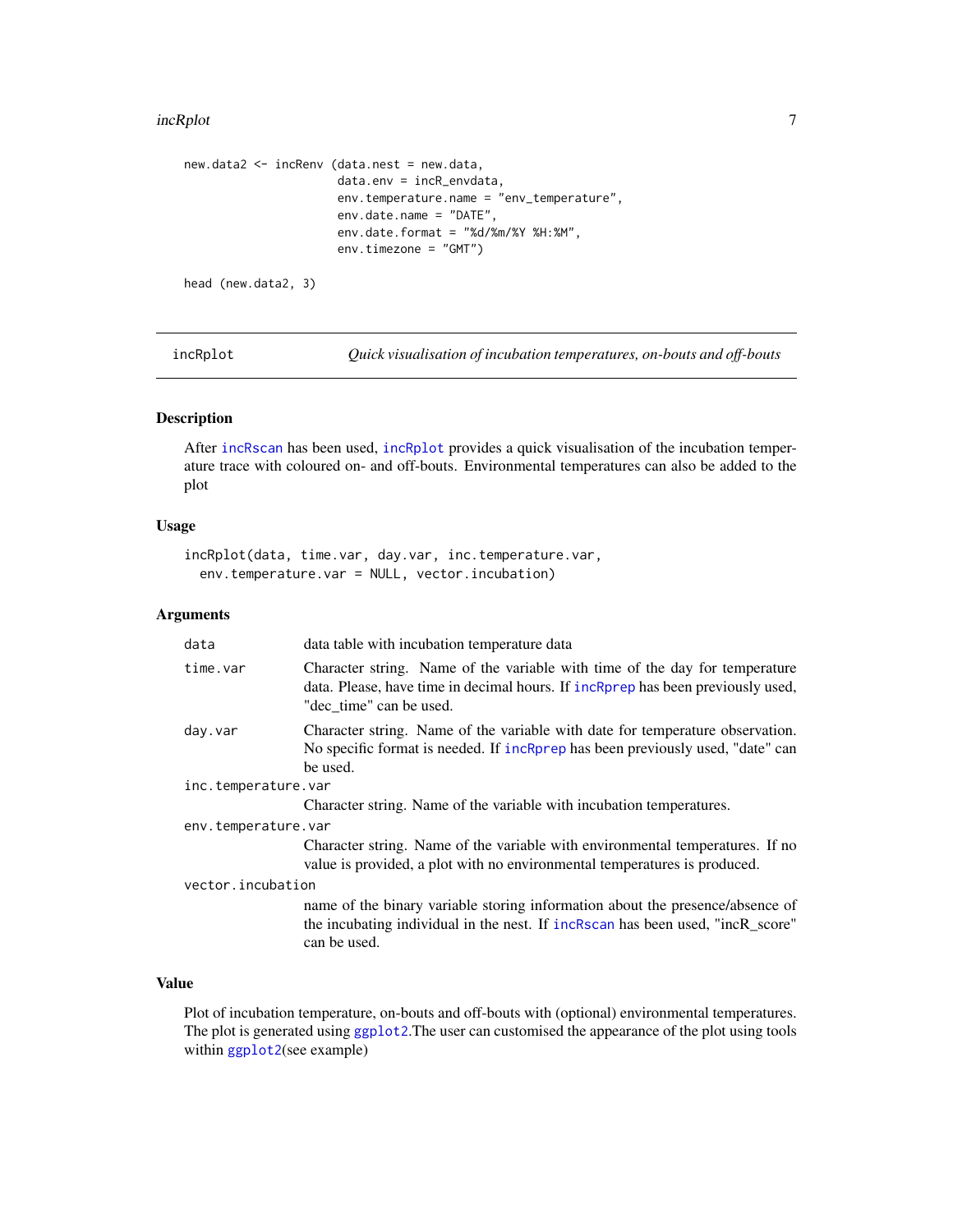#### <span id="page-7-0"></span>See Also

[incRscan](#page-8-1)

#### Examples

```
# loading example data
data(incR_procdata)
my_plot <- incRplot(data = incR_procdata[complete.cases(incR_procdata$temperature),],
                    time.var = "dec_time",
                    day.var = "date",
                    inc.temperature.var = "temperature",
                    env.temperature.var = "env_temp",
                    vector.incubation = "incR_score")
# see your plot
my_plot
# add new labels (ggplot2 required)
my\_plot + ggplot2::labs(x = "New X label", y = "New Y label")
```
<span id="page-7-1"></span>incRprep *Data preparation for incubation analysis in incR*

#### Description

Preparing incubation time series for further analysis. This function takes a data file containing a temporal series of temperature recordings and adds some the extra variables needed to use further functions embedded in the incR package. It simply accommodates a raw data frame, reformatting date and time columns automatically.

#### Usage

```
incRprep(data, date.name, date.format, timezone, temperature.name)
```
#### Arguments

| data                         | raw data from incubation time series. It must contain a column with date and<br>time information for each observation (e.g. "2017-05-01 21:01"). The func-<br>tion is written to handle date and time concatenated in one unique column (see<br>example below).                                      |
|------------------------------|------------------------------------------------------------------------------------------------------------------------------------------------------------------------------------------------------------------------------------------------------------------------------------------------------|
| date.name                    | name of the date and time column                                                                                                                                                                                                                                                                     |
| date.format                  | format for date and time column. It must be a character object as specified in the<br>function strptime. incRprep assumes that the date and time column contains<br>date and time, If date and time are in different columns, please, concatenate<br>them in one column before running the function. |
| timezone<br>temperature.name | time zone for time calculations. See strptime, documentation for more details.                                                                                                                                                                                                                       |

name of the column storing temperature information.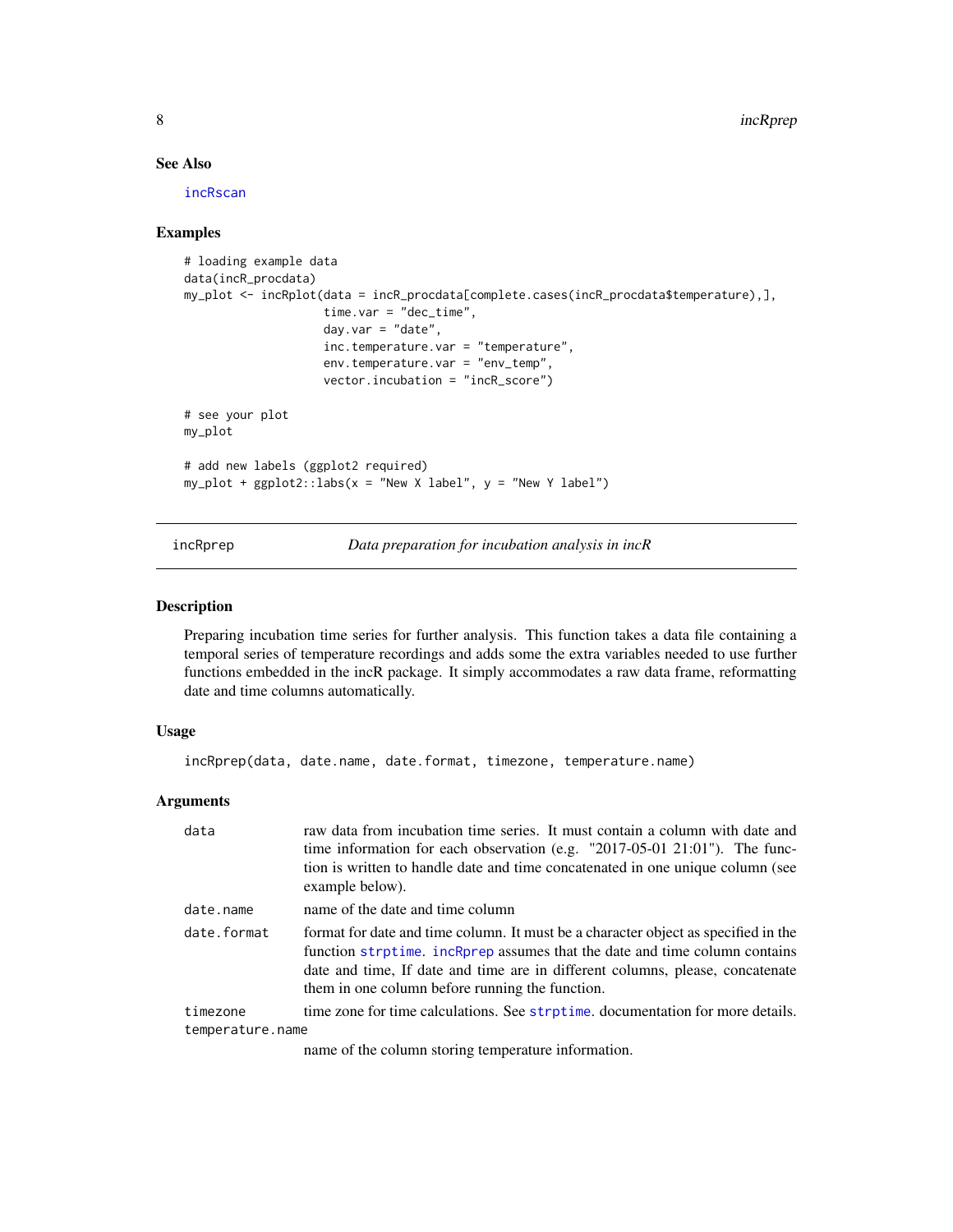#### <span id="page-8-0"></span>incRscan 99

#### Value

The original data frame with additional columns for:

- 1. index: a running number identifying every row in the data set.
- 2. dec\_time: time in decimal hours (e.g. "22:30" becomes 22.5).
- 3. time: in 'H:M' format.
- 4. hour: in 'H' format.
- 5. minute: in 'M' format.
- 6. date: in 'Y-m-d' format.
- 7. temp1: difference between the *i*th temperature value and the *i-1* one.

#### Author(s)

Pablo Capilla-Lasheras

#### Examples

```
# loading example data
data(incubation_rawdata)
new.data <- incRprep (data=incR_rawdata,
                       date.name= "DATE",
                       date.format= "%d/%m/%Y %H:%M",
                       timezone="GMT",
                       temperature.name="temperature")
head (new.data, 3)
```
<span id="page-8-1"></span>incRscan *Automated scoring of incubation*

#### **Description**

This is the core algorithm of incR and classifies time points as 1's or 0's depending on whether or not the incubating individual is considered to be on the eggs. The algorithm uses night variation to daily calibrate itself to temperature variation when the incubating individual is assumed to be on the eggs. A major assumption of this algorithm is that there is a period of time in which temperature can be assumed to be constant or representative of time windows of constant incubation. This time window is defined by two arguments: lower.time and upper.time. The function is optimised to work using a data frame produced by [incRprep](#page-7-1).

#### Usage

incRscan(data, temp.name, lower.time, upper.time, sensitivity, temp.diff, temp.diff.threshold, maxNightVariation, env.temp)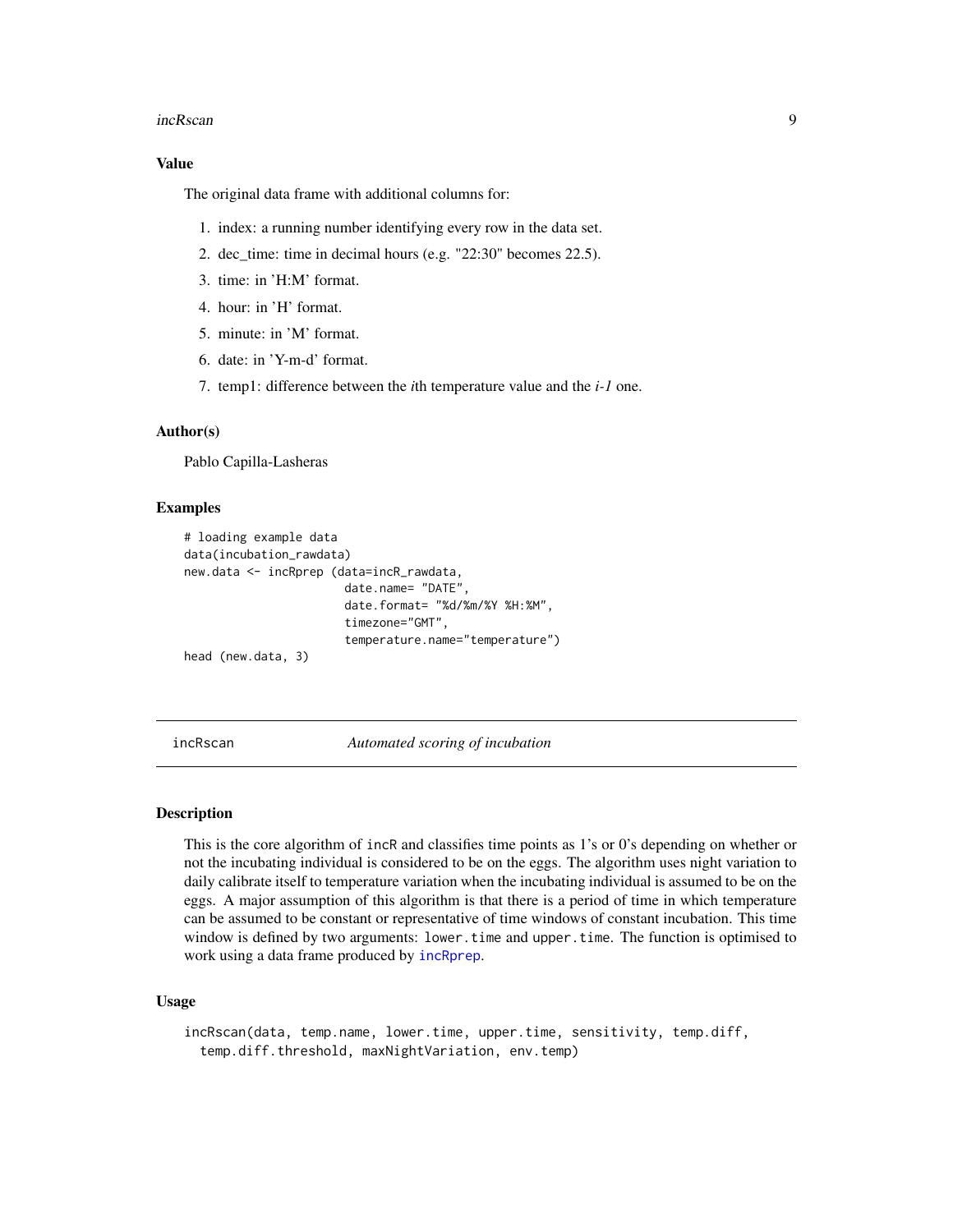#### <span id="page-9-0"></span>Arguments

| data                | data frame for analysis. It must contained four columns named as follow: date,<br>temp1, dec_time and index, where temp1 is the difference between the <i>ith</i> and<br>$i$ -1th temperature recordings; dec_time is time in decimal hours; and index<br>is a running number from 1 to $N$ , $N$ being the total number of observations.<br>incRprep returns a data frame with these variables and the correct names, ready<br>to be passed through incRscan. |
|---------------------|----------------------------------------------------------------------------------------------------------------------------------------------------------------------------------------------------------------------------------------------------------------------------------------------------------------------------------------------------------------------------------------------------------------------------------------------------------------|
| temp.name           | (character object) name of the column containing temperature data in data.                                                                                                                                                                                                                                                                                                                                                                                     |
| lower.time          | lower limit of time window for calibration (numeric).                                                                                                                                                                                                                                                                                                                                                                                                          |
| upper.time          | upper limit of time window for calibration (numeric).                                                                                                                                                                                                                                                                                                                                                                                                          |
| sensitivity         | ratio of reduction in temperature threshold. When nest temperature does not<br>drop close to environmental temperatures, this value can be kept to 1. If nest<br>temperature follows environmental temperature at any point, then adjustment of<br>this value may be required to detect short on/off-bouts at lower nest temperatures<br>(see details).                                                                                                        |
| temp.diff           | deprecated. Use temp.diff.threshold.                                                                                                                                                                                                                                                                                                                                                                                                                           |
| temp.diff.threshold |                                                                                                                                                                                                                                                                                                                                                                                                                                                                |
|                     | threshold for temperature difference between env. temp and an observation which<br>triggers the sensitivity parameter.                                                                                                                                                                                                                                                                                                                                         |
| maxNightVariation   |                                                                                                                                                                                                                                                                                                                                                                                                                                                                |
|                     | maximum temperature variation between two consecutive points within the cal-<br>ibrating window that is considered normal of this period. If this variation value<br>is surpassed, the calibrating window is discarded and a previous night is used<br>for calibration.                                                                                                                                                                                        |
| env.temp            | name of a column containing environmental temperatures.                                                                                                                                                                                                                                                                                                                                                                                                        |
|                     |                                                                                                                                                                                                                                                                                                                                                                                                                                                                |

#### Value

The function returns a list with two objects. The first object, named incRscan\_data, is the original data frame with an extra column named 'incR\_score'. This variable is formed by 1's and 0's, representing whether the incubating individual is inside (1) or outside the nest (0).

The second object, named incRscan\_threshold, is a data frame with one day per row. Four columns tell the user the thresholds employed to calculate the 'incR\_score' column. A fifth column accounts for the ratio between temperature variation in the calibrating window and the variation in temperature between 11am and 3pm for each day morning. The lower this value the more clear the pattern between night and day variation and, therefore, stronger the signal in the data. This value may serve the user as an indication of the signal / noise ratio in the analysed data set.

#### Details

For further details about the calculation performed by [incRscan](#page-8-1), consult the package vignettes and the associated publications.

#### Author(s)

Pablo Capilla-Lasheras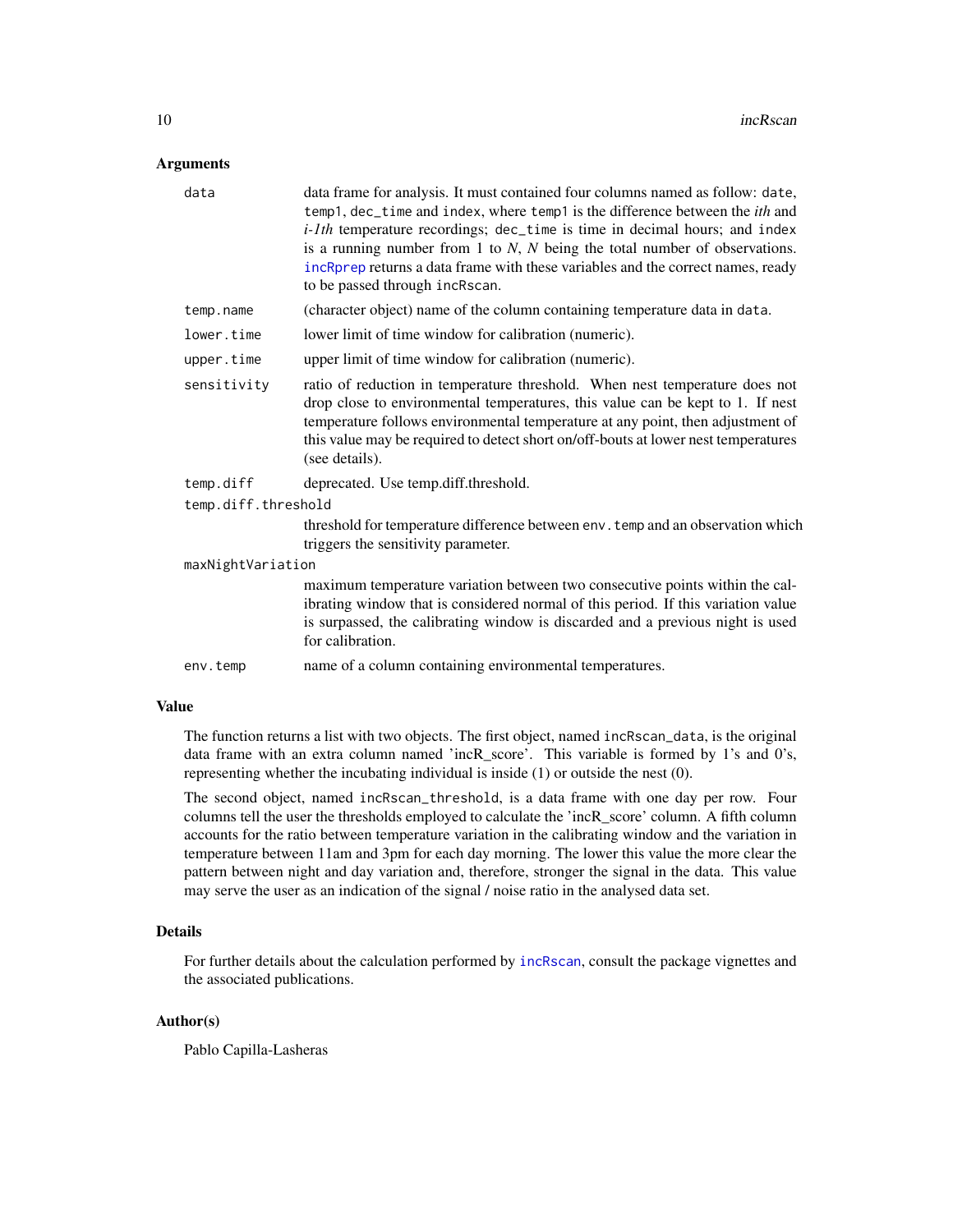#### <span id="page-10-0"></span> $\text{incRt}$  11

#### See Also

[incRprep](#page-7-1) [incRenv](#page-4-1)

#### Examples

```
# incR_procdata is a dataframe processed by incRprep and incRscan and
# contains suitable information to run incRscan
data(incR_procdata)
incubation.analysis <- incRscan (data=incR_procdata,
                                  temp.name="temperature",
                                  lower.time=22,
                                  upper.time=3,
                                  sensitivity=0.15,
                                  temp.diff.threshold=5,
                                  maxNightVariation=2,
                                  env.temp="env_temp")
inc.data <- incubation.analysis[[1]]
inc.thresholds <- incubation.analysis[[2]]
```
<span id="page-10-1"></span>incRt *Calculation of temperature average and variance for customised time windows*

#### Description

Calculation of temperature average and variation between two customised time periods per day. Time windows can be defined by the user using the limits argument, defined by bird activity time (using the activity.times parameter) or set according to twilight times if coordinates are provided (coor).

#### Usage

```
incRt(data, temp.name, limits = NULL, coor = NULL, activity.times = FALSE,
 civil.twilight = FALSE, time.zone = NULL, ...)
```
#### Arguments

| data      | data frame containing a time-series vector of 1's and 0's (incubation scores),<br>where "1" means "incubating individual inside nest" and "0" means "incubating<br>individual outside the nests". This vector, under the name of incR_score, is<br>provided by increase in the first object of the returned list. A column named<br>"date" is needed to refer to daily calculations. |
|-----------|--------------------------------------------------------------------------------------------------------------------------------------------------------------------------------------------------------------------------------------------------------------------------------------------------------------------------------------------------------------------------------------|
| temp.name | (character object) name of the column containing temperature data in data.                                                                                                                                                                                                                                                                                                           |
| limits    | vector of length 2 giving the time limits for calculations. For example, $(c(6,20))$<br>would calculate temperature averages and variances for two time periods, from<br>6 to 20 and from 20 to 6 of the next day. 'civil.twilight' and 'activity.times' must<br>be FALSE to allow the use of 'limits'.                                                                              |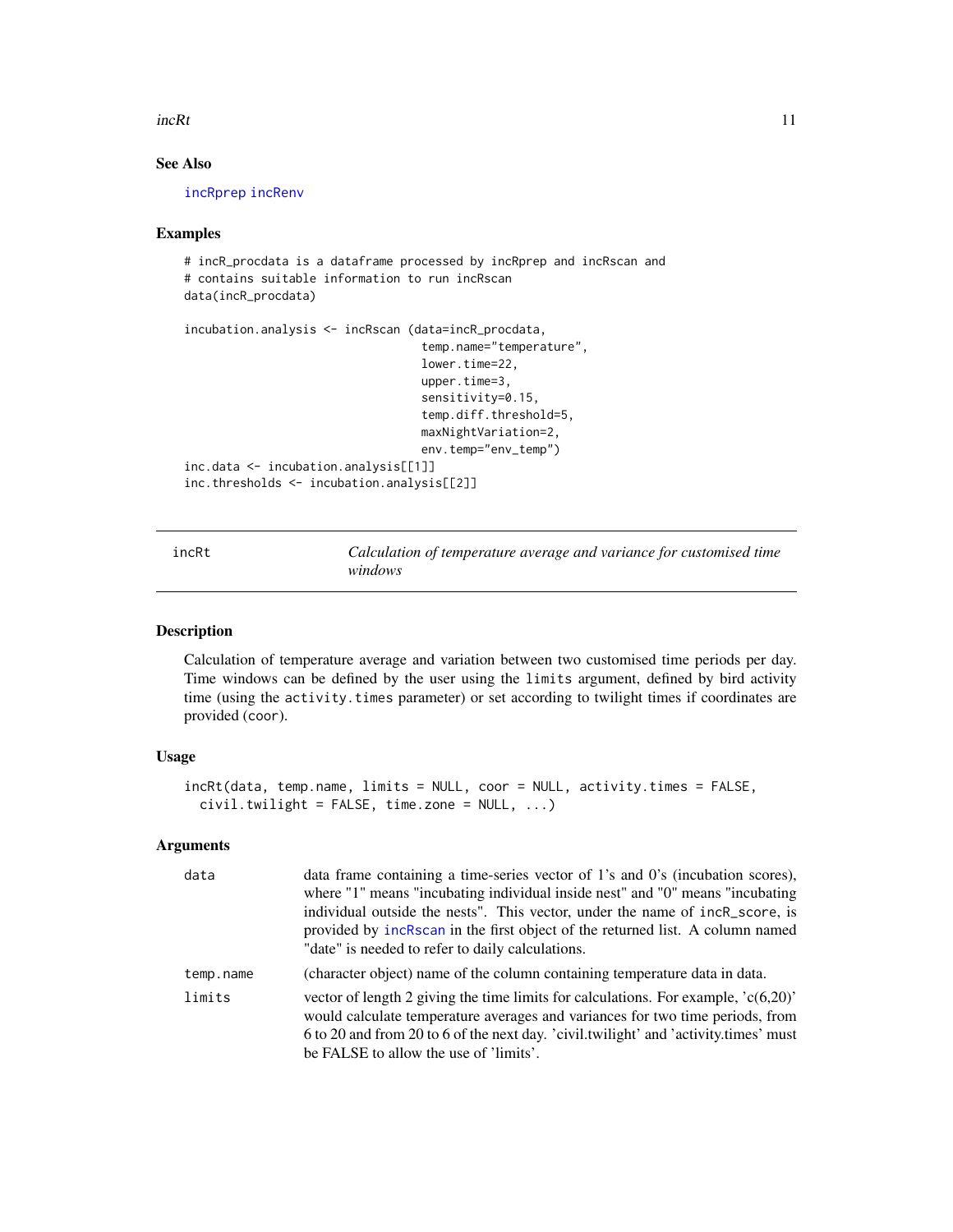<span id="page-11-0"></span>

| coor      | coordinates for the location where temperature was recorded, formatted as dec-<br>imal degrees N/S, decimal degrees E/W. When 'civil.twilight' is TRUE, 'coor'<br>allows the user to define sunrise and sunset times based on the crepuscule<br>function (in maptools package). |
|-----------|---------------------------------------------------------------------------------------------------------------------------------------------------------------------------------------------------------------------------------------------------------------------------------|
|           | activity times TRUE or FALSE. Set as TRUE when time periods for calculation are defined<br>by increact. Data must contain a column named 'incR_score' for the use of<br>incRact.                                                                                                |
|           | civil. twilight TRUE or FALSE. Set as TRUE when time periods for calculation are to be<br>defined by civil twilight times - calculated using crepuscule. If 'civil.twilight<br>$= TRUE'$ , 'coor' and 'time.zone' need to be specified.                                         |
| time.zone | time zone for crepuscule dawn and dusk calculations.                                                                                                                                                                                                                            |
|           | use parameters in $in$ $Ractivity. times = TRUE.$                                                                                                                                                                                                                               |
|           |                                                                                                                                                                                                                                                                                 |

#### Value

a data frame containing temperature means and variance for the defined time window.

#### Author(s)

Pablo Capilla-Lasheras

#### See Also

[incRprep](#page-7-1) [incRscan](#page-8-1) [incRact](#page-1-1) [crepuscule](#page-0-0)

#### Examples

# loading example data data(incR\_procdata)

```
# calculation based on chosen times from 6am to 7pm and 7pm to 6am
incRt (data=incR_procdata,
        temp.name="temperature",
       limits=c(6,19),
       coor=NULL,
       civil.twilight=FALSE,
       activity.times=FALSE,
       time.zone=NULL)
# calculation based on activity times
incRt (data=incR_procdata,
       temp.name="temperature",
       limits=NULL,
       coor=NULL,
       civil.twilight=FALSE,
       activity.times=TRUE,
       time.zone=NULL,<br>time_column="time",
                                  # extra argument needed for incRact
       vector.incubation="incR_score") # extra argument needed for incRact
```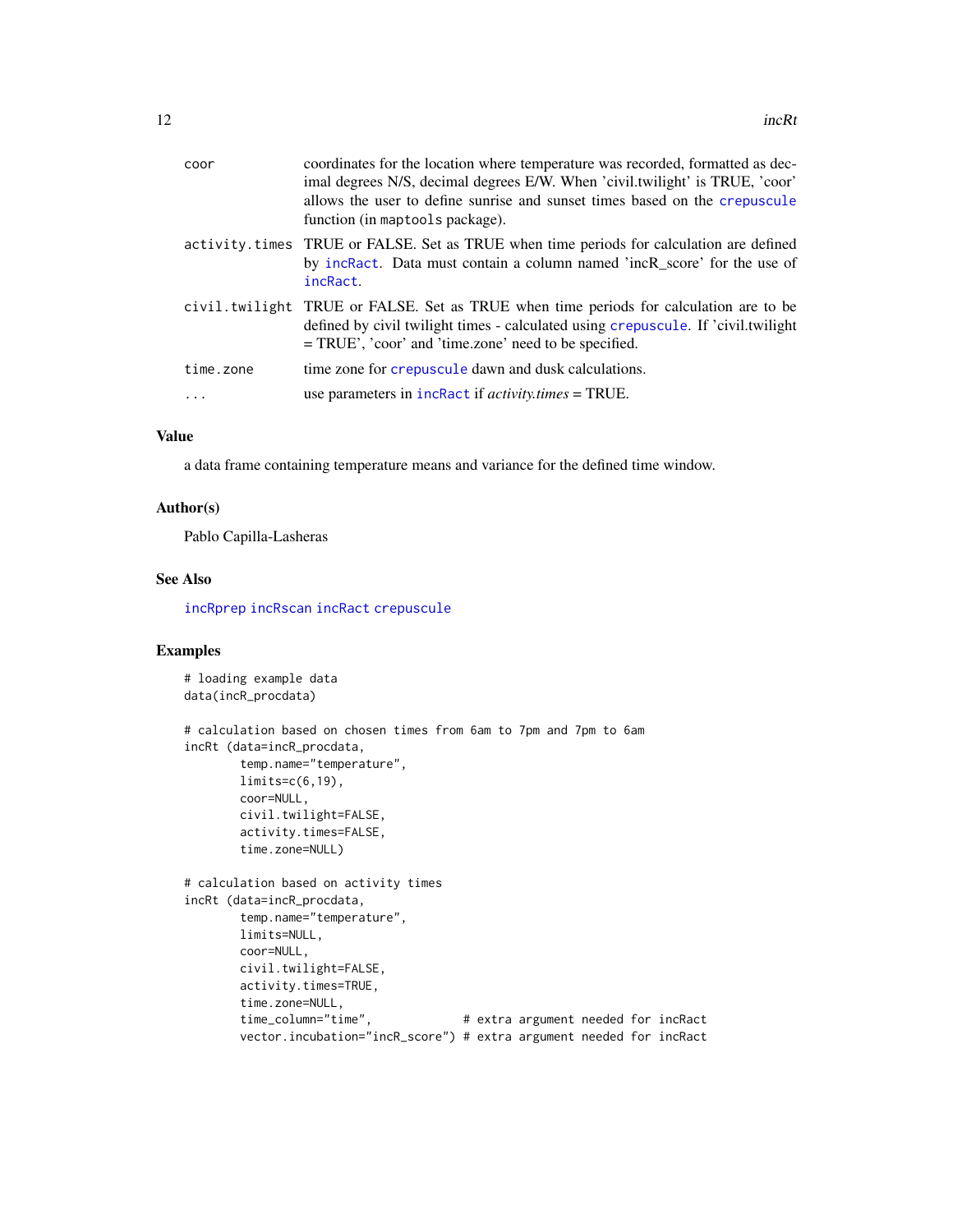#### <span id="page-12-0"></span>incR\_envdata 13

```
# calculation based on civil twilight
incRt (data=incR_procdata,
       temp.name="temperature",
       limits=NULL,
       coor=c(42,0.89),
       civil.twilight=TRUE,
       activity.times=FALSE,
        time.zone="GMT")
```
incR\_envdata *An example data set of environmental temperatures to test the use of* link{incRenv}*.*

#### Description

A dataset containing environmental temperatures for the study area where the data in [incR\\_rawdata](#page-13-1) were collected. This raw data set was produced by an iButton device (Maxim Integrated).

#### Usage

incR\_envdata

#### Format

A data frame with 1570 rows and two variables, representing two days of environmental temperature recordings at two different locations in one study site.

DATE a date-time column. Both elements, date and time, are concatenated in one column.

env\_temperature environmental temperature recordings.

#### Details

use this data set to try out link{incRenv} after the very first application of [incRprep](#page-7-1) using [incR\\_rawdata](#page-13-1).

| incR_procdata | An example of incubation temperature time-series after the use of |  |
|---------------|-------------------------------------------------------------------|--|
|               | incRprep <i>and</i> incRenv.                                      |  |

#### Description

A dataset containing temperatures, time and date for a blue tit nest. It also includes variables added by [incRprep](#page-7-1) and [incRenv](#page-4-1). The raw data set [incR\\_rawdata](#page-13-1) was produced by an iButton device (Maxim) and represents raw data to start the analysis of incubation behaviour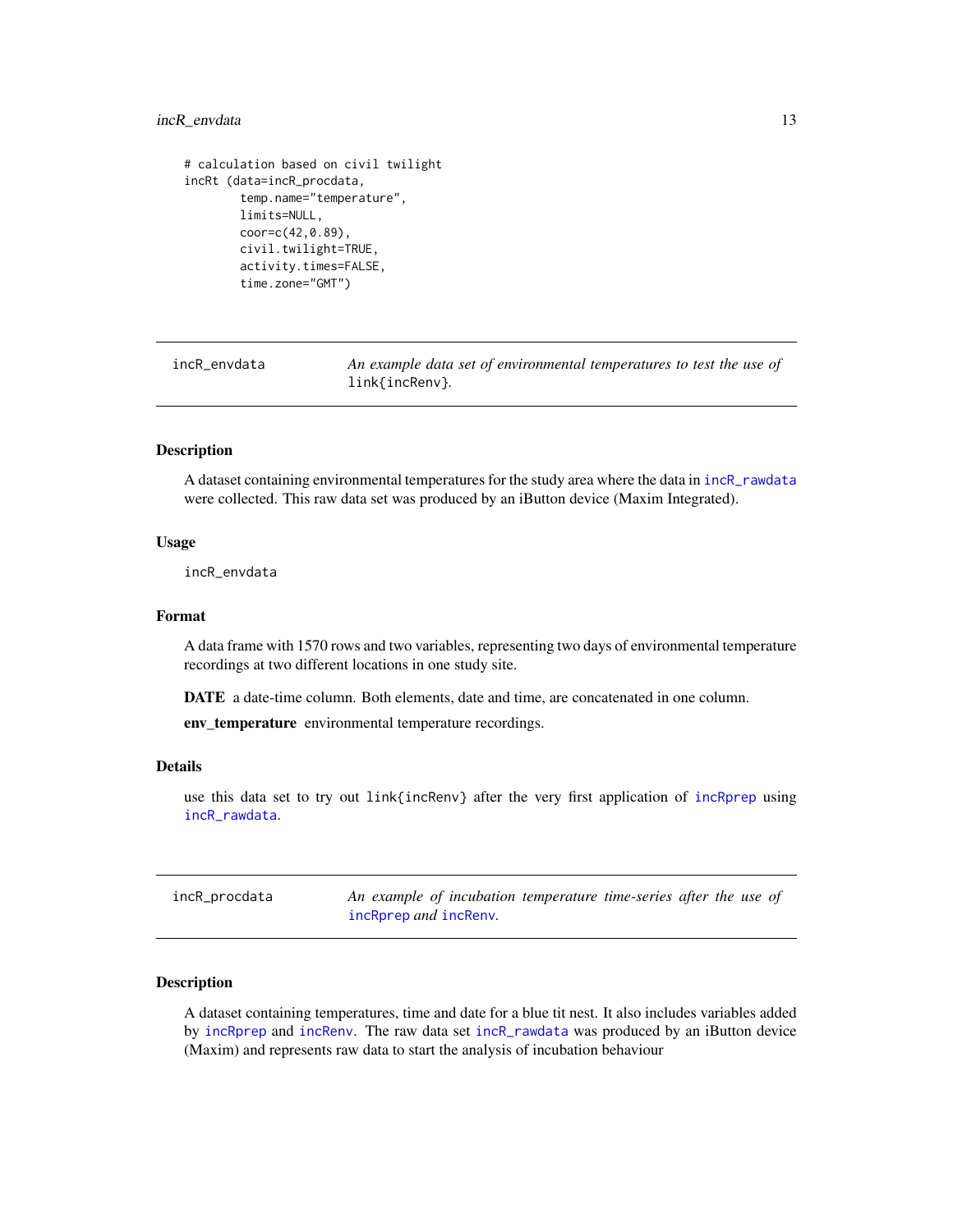#### <span id="page-13-0"></span>Usage

incR\_procdata

#### Format

A data frame with 954 rows and 11 variables, representing two days of nest temperatures.

DATE a date-time column. Both elements, date and time, are concatenated in one column.

temperature nest temperature recordings.

index running number from first to last observation.

time

hour

minute

date

dec time time in decimal hours.

temp1 difference between the *ith* and the *ith-1* nest temperature recording.

env\_temp environmental temperature, calculated per as hour average using [incRenv](#page-4-1).

incR\_score Incubation scores (0/1) as calculated by [incRscan](#page-8-1)

#### Details

see [incRprep](#page-7-1) and [incRenv](#page-4-1)for more details on the variables of this data set and how it was produced.

<span id="page-13-1"></span>incR\_rawdata *An example of incubation temperature time-series*

#### Description

A dataset containing date, time and temperatures for a blue tit nest. This data set was produced by an iButton device (Maxim Integrated) and represents raw data to start the analysis of incubation behaviour.

#### Usage

incR\_rawdata

#### Format

A data frame with 954 rows and 2 variables, representing three days of nest temperatures.

DATE a date-time column. Both elements, date and time, are concatenated in one column

temperature temperature recordings in Celsius